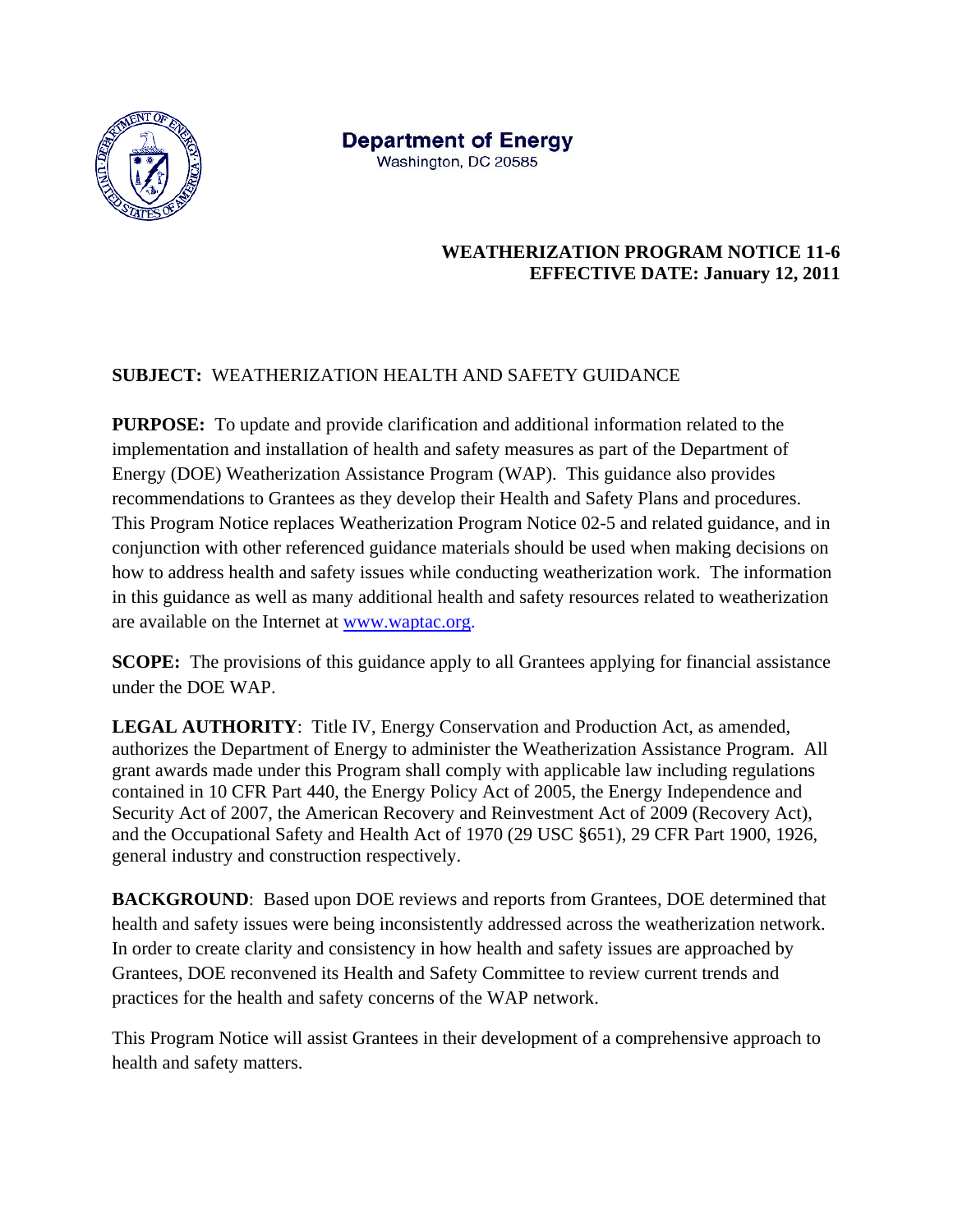**GUIDANCE:** Over the years, a number of issues have been addressed to ensure that weatherization activities do not cause or exacerbate health and safety problems for workers and occupants. According to 10 CFR Part 440, allowable energy related health and safety actions are those actions necessary to maintain the physical well being of both the occupants and/or weatherization workers where:

- Costs are reasonable as determined by DOE in accordance with the Grantee's approved Grantee Plan; **AND**
- The actions must be taken to effectively perform weatherization work; **OR**
- The actions are necessary as a result of weatherization work.

Two questions to ask here are:

- 1. What must we do within reasonable costs to get the home to a point we can go forward with weatherizing, where the weatherization work will be lasting and effective?
- 2. What must we do to ensure that the weatherization work we conducted does not create a health or safety problem for the occupant?

Health and safety measures are allowed where, cumulatively, they do not exceed reasonable costs, as approved by DOE, outlined in each Grantee's approved Health and Safety Plan. DOE considers Grantees' proposed Health and Safety Plans on a case-by-case basis and determines whether submitted costs are reasonable. Health and safety measures are allowed to be conducted only where energy efficiency measures are identified for installation. Grantees are required to identify health and safety procedures and the percentage of costs involved as a part of their overall Health and Safety Plan to be approved by DOE. This approach gives Grantees and Subgrantees the ability to incorporate new technologies and their costs into their programs by removing health and safety costs from the per-house limitation; if they are budgeted separately. In providing this approach, DOE encourages Grantees to be prudent in their oversight of the percentage of funds approved for health and safety mitigation on homes weatherized by their Subgrantees.

The regulations do not mandate a separate health and safety budget cost category, but rather encourages Grantees to budget health and safety costs as a separate category and, thereby, exclude such costs from the average per-unit cost calculation. This separate category also allows these costs to be isolated from energy efficiency costs in program evaluations. Grantees are reminded that, if health and safety costs are budgeted and reported under the program operations category, the related health and safety costs should be included in the calculation of the average cost per home and cost-justified through the audit.

Grantees should carefully consider the approach to be taken when they draft their health and safety procedures. While ease of accounting is an important consideration, Grantees should keep in mind that activities assigned to the health and safety budget category do not have to be cost justified by the energy audit. The same items assigned to incidental repair, weatherization material, or installation cost categories must be cost-justified.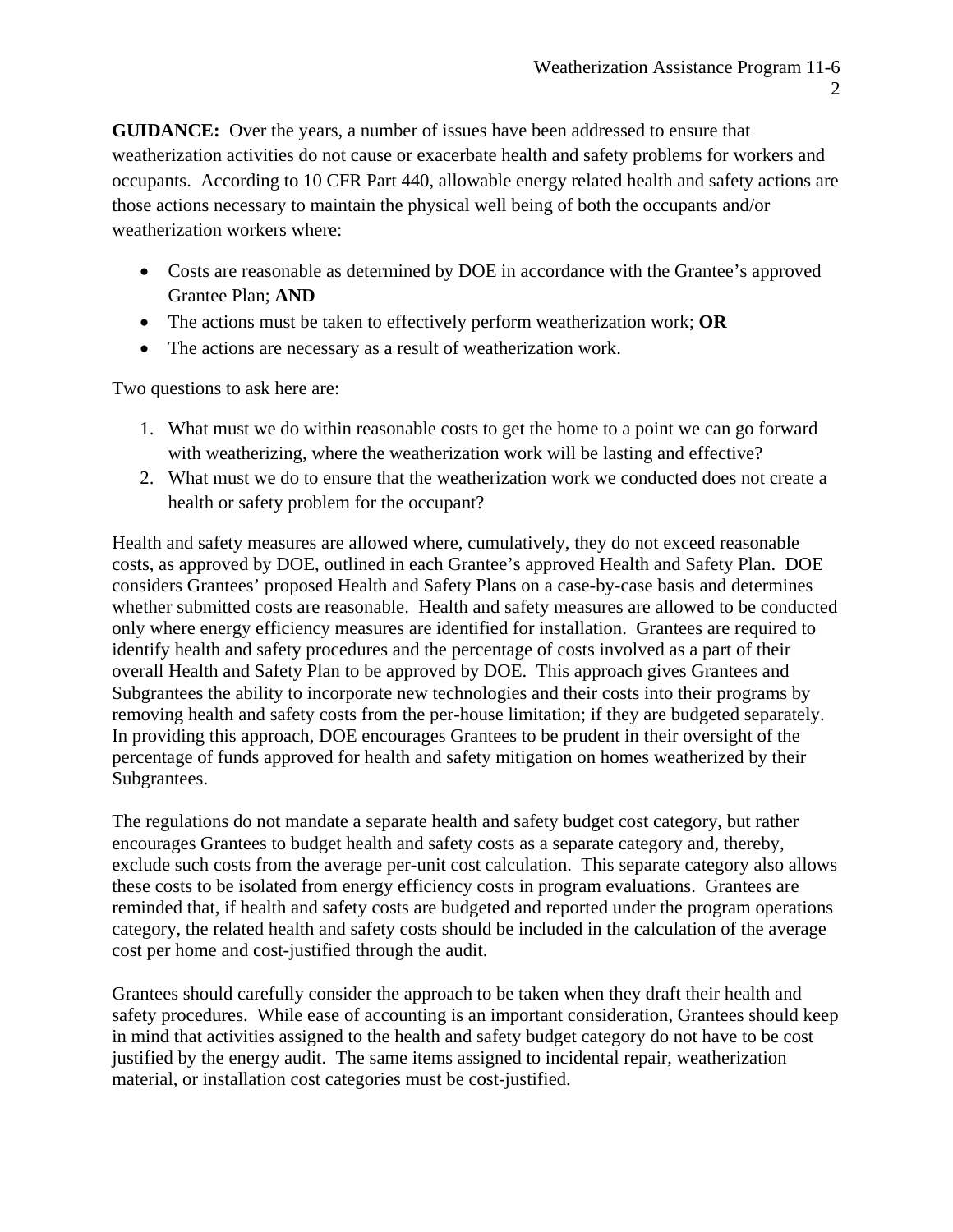There are some instances where, depending on circumstances, the measure can be considered either a health and safety measure OR an energy conservation measure (e.g., furnaces). In those instances where the measure has a cost-effective savings-to-investment ratio (SIR) of one (1) or greater, the measure should be treated as a weatherization efficiency measure<sup>1</sup>.

Deferral may be necessary if health and safety issues cannot be adequately addressed through this guidance. The decision to defer work in a dwelling is difficult but necessary in some cases. This does not mean that assistance will never be available, but that work must be postponed until the problems can be resolved and/or alternative sources of help are found. In the judgment of the auditor, any conditions that exist, which may endanger the health and/or safety of the workers or occupants, should be deferred until the conditions are corrected. Deferral may also be necessary where occupants are uncooperative, abusive, or threatening.

The following Health and Safety Guidance Table was developed within applicable legislation and DOE regulations. While not every possible health and safety issue is addressed herein, the guidance should provide enough relevant examples and direction to provide clarity to the many issues presented to DOE. The section following the Guidance Table provides direction on what must be addressed within the Grantee's Approved Health and Safety Plan as part of their Grantee Plan.

Some common themes and requirements that should be considered when utilizing the Guidance Table are as follows:

- Where removal or replacement is addressed in the document, proper disposal is required, and allowed as a health and safety cost.
- Where hazards are identified, clients must be informed in writing and the document must be signed by the client and a copy maintained in the client file.
- State and local (or jurisdiction having authority) codes must be followed while installing health and safety measures.
- Workers must be qualified and adequately trained according to state and local (or jurisdiction having authority) codes specific to the work being conducted (electrical, plumbing, etc.).
- Where Actions/Allowability, Testing, Client Education, and Training are allowed or required, DOE funds may be used unless specified otherwise. Health and safety expenditure limits apply to the specific action being taken to address the health and safety issue.

 $1$  Any measures being considered as an efficiency measure that is not on the DOE-approved priority list for the Grantee will require a site‐specific audit to be performed on the dwelling in order to justify the measure being installed as an efficiency measure.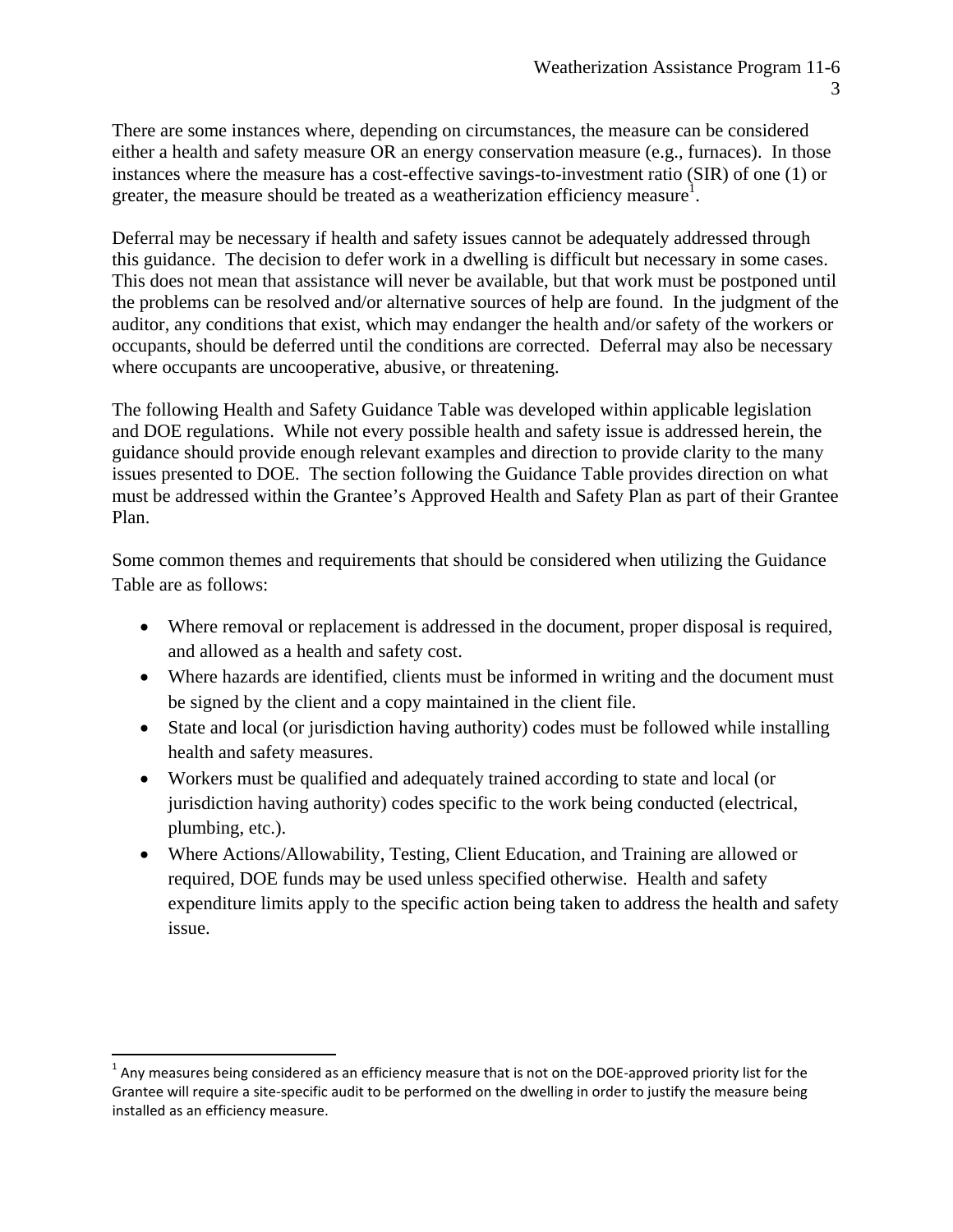| <b>Health and Safety Issue</b>                                    | <b>Action/Allowability</b>                                                                                                                                                                                                                                                                                                                                                                                                                                                      | <b>Testing</b>                                                                                                                                                                 | <b>Client Education</b>                                                                                                                                                                                                                                   | <b>Training</b>                                                                                                                                                                                            |
|-------------------------------------------------------------------|---------------------------------------------------------------------------------------------------------------------------------------------------------------------------------------------------------------------------------------------------------------------------------------------------------------------------------------------------------------------------------------------------------------------------------------------------------------------------------|--------------------------------------------------------------------------------------------------------------------------------------------------------------------------------|-----------------------------------------------------------------------------------------------------------------------------------------------------------------------------------------------------------------------------------------------------------|------------------------------------------------------------------------------------------------------------------------------------------------------------------------------------------------------------|
| <b>Air Conditioning and</b><br><b>Heating Systems</b>             | "Red tagged", inoperable, or nonexistent heating<br>system replacement, repair, or installation is<br>allowed where climate conditions warrant, unless<br>prevented by other guidance herein. Air<br>conditioning system replacement, repair, or<br>installation is allowed in homes of at-risk<br>occupants where climate conditions warrant.                                                                                                                                  | Make sure systems are<br>present, operable, and<br>performing. Determine<br>presence of at-risk occupants.                                                                     | Discuss and provide<br>information on appropriate<br>use and maintenance of<br>units and proper disposal of<br>bulk fuel tanks when not<br>removed.                                                                                                       | Awareness of guidance.                                                                                                                                                                                     |
|                                                                   |                                                                                                                                                                                                                                                                                                                                                                                                                                                                                 |                                                                                                                                                                                |                                                                                                                                                                                                                                                           |                                                                                                                                                                                                            |
| <b>Appliances and Water</b><br><b>Heaters</b>                     | Replacement of water heaters is allowed on a case<br>by case basis. Replacement and installation of<br>other appliances are not allowable health and<br>safety costs. Repair and cleaning are allowed.<br>Also see Air Conditioning and Heating Systems<br>and Combustion Gases.                                                                                                                                                                                                | Determine whether<br>appliances/water heaters are<br>performing safely.<br>Combustion safety testing is<br>required when combustion<br>appliances are present.                 | Discuss and provide<br>information on appropriate<br>use, maintenance, and<br>disposal of appliances/water<br>heaters.                                                                                                                                    | Awareness of guidance.<br>Conducting diagnostic<br>training.                                                                                                                                               |
|                                                                   |                                                                                                                                                                                                                                                                                                                                                                                                                                                                                 |                                                                                                                                                                                |                                                                                                                                                                                                                                                           |                                                                                                                                                                                                            |
| Asbestos - in siding,<br>walls, ceilings, etc                     | Removal of siding is allowed to perform energy<br>conservation measures. All precautions must be<br>taken not to damage siding. Asbestos siding<br>should never be cut or drilled. Recommended,<br>where possible, to insulate through home interior.                                                                                                                                                                                                                           | Inspect exterior wall surface<br>and subsurface for asbestos<br>siding prior to drilling or<br>cutting.                                                                        | Inform the client that<br>suspected asbestos siding is<br>present and how precautions<br>will be taken.                                                                                                                                                   | Safe practices for siding<br>removal and replacement.<br>How to identify asbestos<br>containing materials.                                                                                                 |
|                                                                   |                                                                                                                                                                                                                                                                                                                                                                                                                                                                                 |                                                                                                                                                                                |                                                                                                                                                                                                                                                           |                                                                                                                                                                                                            |
| Asbestos - in vermiculite                                         | When vermiculite is present, unless testing<br>determines otherwise, take precautionary measures<br>as if it contains asbestos, such as not using blower<br>door tests and utilizing personal air monitoring<br>while in attics. Where blower door tests are<br>performed, it is a best practice to perform<br>pressurization instead of depressurization.<br>Encapsulation by an appropriately trained asbestos<br>control professional is allowed. Removal is not<br>allowed. | Assess whether vermiculite is<br>present. Asbestos Hazard<br>Emergency Response Act of<br>1986 (AHERA) certified<br>prescriptive sampling is<br>allowed by a certified tester. | Clients should be instructed<br>not to disturb suspected<br>asbestos containing<br>material. Provide asbestos<br>safety information to the<br>client. Formally notify<br>client if test results are<br>positive for asbestos and<br>signed by the client. | Audit training on how to<br>recognize vermiculite.<br>AHERA course for<br>testing. AHERA or other<br>appropriately trained or<br>certified asbestos control<br>professional training for<br>encapsulation. |
|                                                                   |                                                                                                                                                                                                                                                                                                                                                                                                                                                                                 |                                                                                                                                                                                |                                                                                                                                                                                                                                                           |                                                                                                                                                                                                            |
| Asbestos - on pipes,<br>furnaces, other small<br>covered surfaces | Assume asbestos is present in covering materials.<br>Encapsulation is allowed by an AHERA asbestos<br>control professional and should be conducted prior<br>to blower door testing. Removal may be allowed<br>by an AHERA asbestos control professional on a<br>case by case basis.                                                                                                                                                                                             | AHERA testing is allowed by<br>a certified tester.                                                                                                                             | Clients should be instructed<br>not to disturb suspected<br>asbestos containing<br>material. Provide asbestos<br>safety information to the<br>client.                                                                                                     | AHERA course for<br>testing and asbestos<br>control professional<br>training for abatement.<br>How to identify asbestos<br>containing materials.                                                           |

4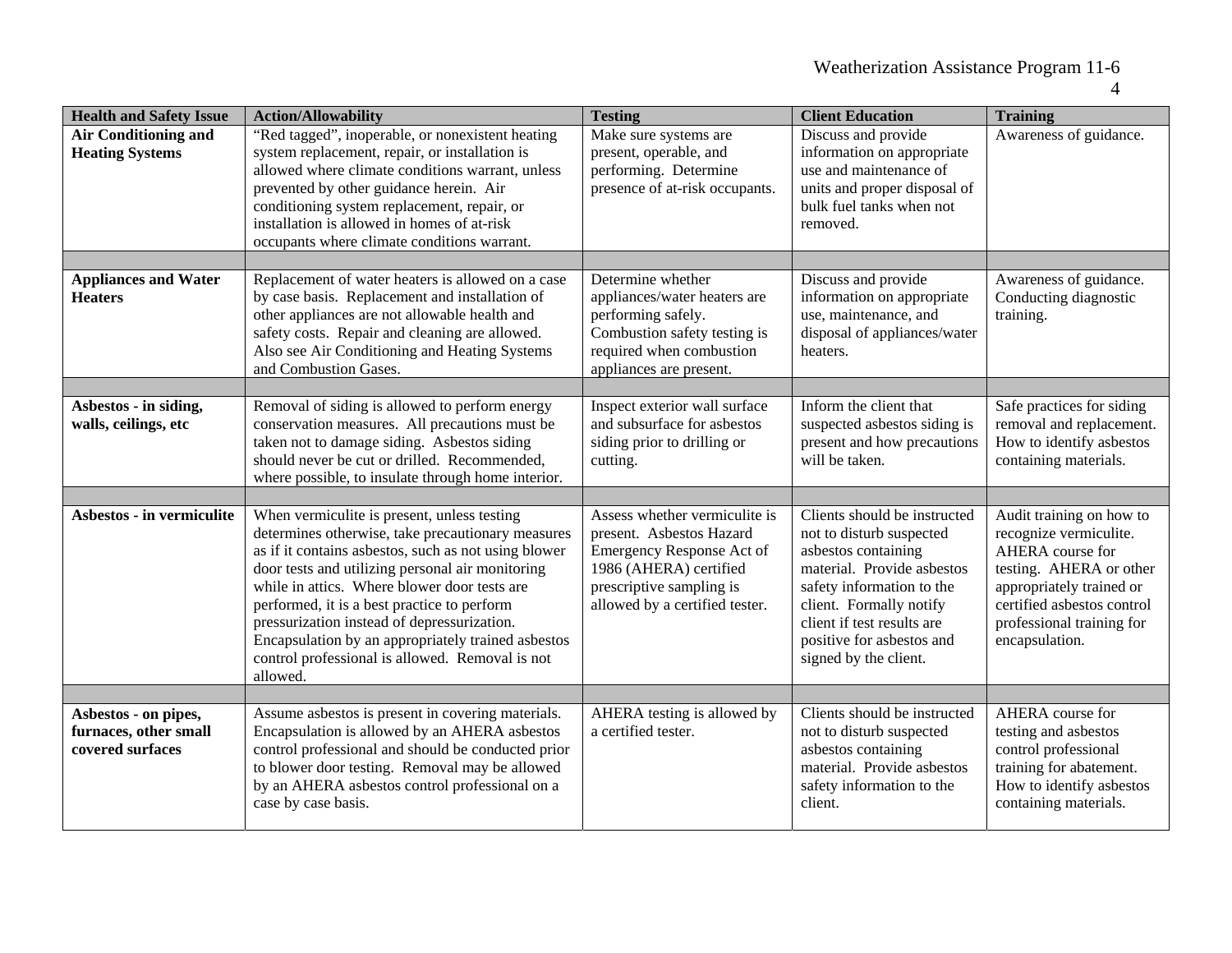| <b>Health and Safety Issue</b>                                                                                                           | <b>Action/Allowability</b>                                                                                                                                                                                                                                                                                                                                                                                                                     | <b>Testing</b>                                                                                                                                                                                                                                                                                                                                                             | <b>Client Education</b>                                                                                                                                                                                                              | <b>Training</b>                                                                                                                                                    |
|------------------------------------------------------------------------------------------------------------------------------------------|------------------------------------------------------------------------------------------------------------------------------------------------------------------------------------------------------------------------------------------------------------------------------------------------------------------------------------------------------------------------------------------------------------------------------------------------|----------------------------------------------------------------------------------------------------------------------------------------------------------------------------------------------------------------------------------------------------------------------------------------------------------------------------------------------------------------------------|--------------------------------------------------------------------------------------------------------------------------------------------------------------------------------------------------------------------------------------|--------------------------------------------------------------------------------------------------------------------------------------------------------------------|
| <b>Biologicals and</b><br><b>Unsanitary Conditions -</b><br>odors, mustiness,<br>bacteria, viruses, raw<br>sewage, rotting wood,<br>etc. | Remediation of conditions that may lead to or<br>promote biological concerns and unsanitary<br>conditions is allowed. Addressing bacteria and<br>viruses is not an allowable cost. Deferral may be<br>necessary in cases where a known agent is present<br>in the home that may create a serious risk to<br>occupants or weatherization workers. Also see<br>Mold and Moisture guidance below.                                                 | Sensory inspection.                                                                                                                                                                                                                                                                                                                                                        | Inform client of observed<br>conditions. Provide<br>information on how to<br>maintain a sanitary home<br>and steps to correct deferral<br>conditions.                                                                                | How to recognize<br>conditions and when to<br>defer. Worker safety<br>when coming in contact<br>these conditions.                                                  |
| <b>Building Structure and</b><br>Roofing                                                                                                 | Building rehabilitation is beyond the scope of the<br>Weatherization Assistance Program. Homes with<br>conditions that require more than incidental repair<br>should be deferred. See Mold and Moisture<br>guidance below.                                                                                                                                                                                                                     | Visual inspection. Ensure that<br>access to areas necessary for<br>weatherization is safe for entry<br>and performance of<br>assessment, work, and<br>inspection.                                                                                                                                                                                                          | Notify client of structurally<br>compromised areas.                                                                                                                                                                                  | How to identify structural<br>and roofing issues.                                                                                                                  |
| <b>Code Compliance</b>                                                                                                                   | Correction of preexisting code compliance issues is<br>not an allowable cost other than where<br>weatherization measures are being conducted.<br>State and local (or jurisdiction having authority)<br>codes must be followed while installing<br>weatherization measures. Condemned properties<br>and properties where "red tagged" health and<br>safety conditions exist that cannot be corrected<br>under this guidance should be deferred. | Visual inspection. Local code<br>enforcement inspections.                                                                                                                                                                                                                                                                                                                  | Inform client of observed<br>code compliance issues.                                                                                                                                                                                 | How to determine what<br>code compliance may be<br>required.                                                                                                       |
| <b>Combustion Gases</b>                                                                                                                  | Proper venting to the outside for combustion<br>appliances, including gas dryers is required.<br>Correction of venting is allowed when testing<br>indicates a problem.                                                                                                                                                                                                                                                                         | Combustion safety testing is<br>required when combustion<br>appliances are present.<br>Inspect venting of combustion<br>appliances and confirm<br>adequate clearances. Test<br>naturally drafting appliances<br>for draft and spillage under<br>worst case conditions before<br>and after air tightening.<br>Inspect cooking burners for<br>operability and flame quality. | Provide client with<br>combustion safety and<br>hazards information,<br>including the importance of<br>using exhaust ventilation<br>when cooking and the<br>importance of keeping<br>burners clean to limit the<br>production of CO. | How to perform<br>appropriate testing,<br>determine when a<br>building is excessively<br>depressurized, and the<br>difference between air<br>free and as-measured. |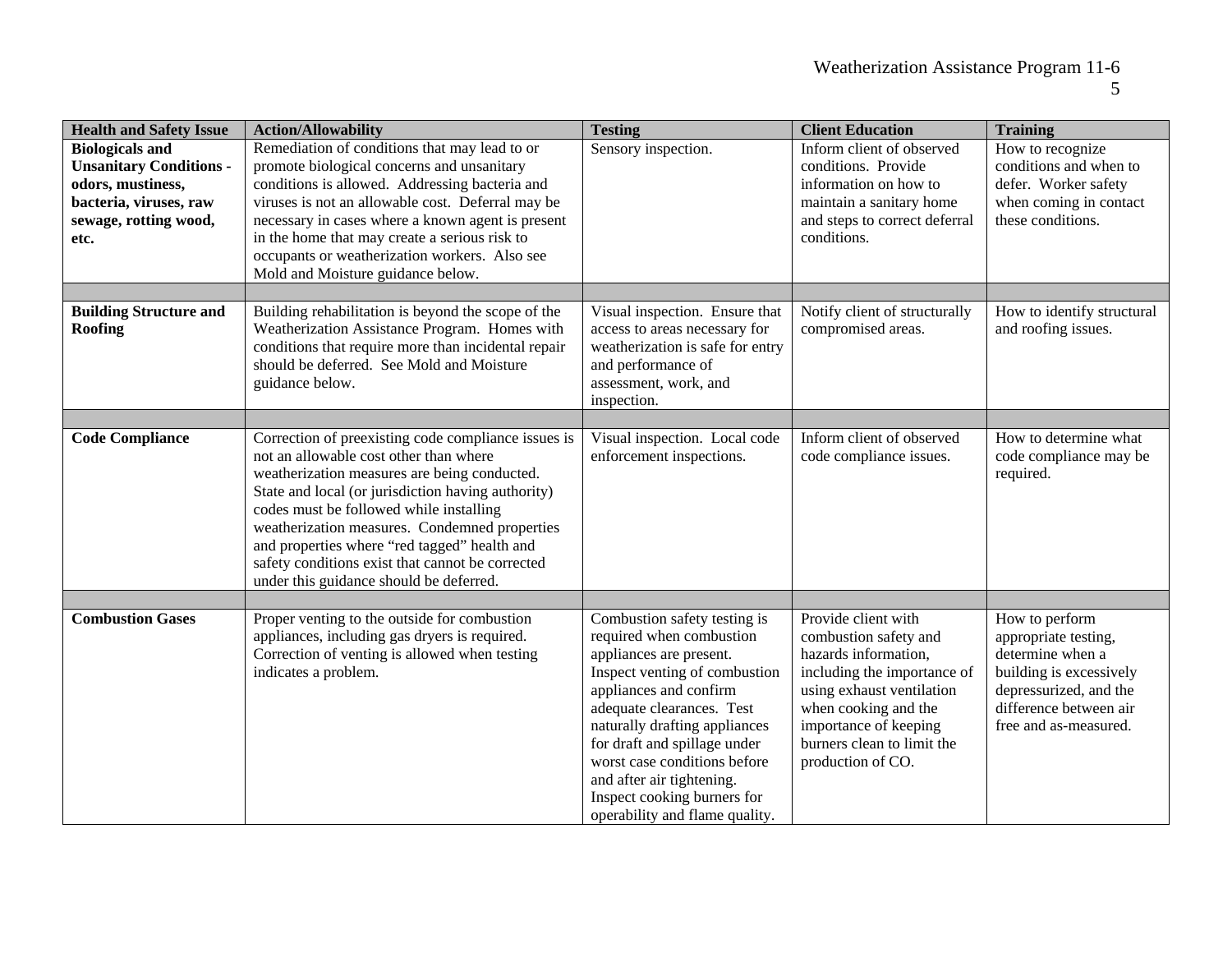| <b>Health and Safety Issue</b>                                                                                                                             | <b>Action/Allowability</b>                                                                                                                                                                                                                                                                                           | <b>Testing</b>                                                                                                                                                                                    | <b>Client Education</b>                                                                                                                                          | <b>Training</b>                                                            |
|------------------------------------------------------------------------------------------------------------------------------------------------------------|----------------------------------------------------------------------------------------------------------------------------------------------------------------------------------------------------------------------------------------------------------------------------------------------------------------------|---------------------------------------------------------------------------------------------------------------------------------------------------------------------------------------------------|------------------------------------------------------------------------------------------------------------------------------------------------------------------|----------------------------------------------------------------------------|
| Drainage - gutters, down<br>spouts, extensions,<br>flashing, sump pumps,<br>landscape, etc.                                                                | Major drainage issues are beyond the scope of the<br>Weatherization Assistance Program. Homes with<br>conditions that may create a serious health concern<br>that require more than incidental repair should be<br>deferred. See Mold and Moisture guidance below.                                                   | Visual inspection.                                                                                                                                                                                | Importance of cleaning and<br>maintaining drainage<br>systems. Information on<br>proper landscape design.                                                        | How to recognize<br>drainage issues.                                       |
|                                                                                                                                                            |                                                                                                                                                                                                                                                                                                                      |                                                                                                                                                                                                   |                                                                                                                                                                  |                                                                            |
| <b>Electrical</b> , other than<br><b>Knob-and-Tube Wiring</b>                                                                                              | Minor electrical repairs are allowed where health<br>or safety of the occupant is at risk. Upgrades and<br>repairs are allowed when necessary to perform<br>specific weatherization measures.                                                                                                                        | Visual inspection. Voltage<br>drop and voltage detection<br>testing are allowed.                                                                                                                  | Provide information on<br>overloading circuits,<br>electrical safety/risks.                                                                                      | How to identify electrical<br>hazards. Local code<br>compliance.           |
|                                                                                                                                                            |                                                                                                                                                                                                                                                                                                                      |                                                                                                                                                                                                   |                                                                                                                                                                  |                                                                            |
| <b>Electrical, Knob-and-</b><br><b>Tube Wiring</b>                                                                                                         | Minor upgrades and repairs necessary for<br>weatherization measures and where the health or<br>safety of the occupant is at risk are allowed. Must<br>provide sufficient over-current protection prior to<br>insulating over knob-and-tube wiring.                                                                   | Inspect for presence and<br>condition of knob-and-tube<br>wiring. Check for alterations<br>that may create an electrical<br>hazard. Voltage drop and<br>voltage detection testing are<br>allowed. | Provide information to<br>client on over-current<br>protection, overloading<br>circuits, basic electrical<br>safety/risks.                                       | How to identify electrical<br>hazards. Local code<br>compliance.           |
|                                                                                                                                                            |                                                                                                                                                                                                                                                                                                                      |                                                                                                                                                                                                   |                                                                                                                                                                  |                                                                            |
| <b>Fire Hazards</b>                                                                                                                                        | Correction of fire hazards is allowed when<br>necessary to safely perform weatherization.                                                                                                                                                                                                                            | Check for fire hazards in the<br>home during the audit and<br>while performing<br>weatherization.                                                                                                 | Inform client of observed<br>hazards.                                                                                                                            | How to identify fire<br>hazards.                                           |
|                                                                                                                                                            |                                                                                                                                                                                                                                                                                                                      |                                                                                                                                                                                                   |                                                                                                                                                                  |                                                                            |
| Formaldehyde, Volatile<br><b>Organic Compounds</b><br>(VOCs), and other Air<br><b>Pollutants</b>                                                           | Removal of pollutants is allowed and is required if<br>they pose a risk to workers. If pollutants pose a<br>risk to workers and removal cannot be performed<br>or is not allowed by the client, the unit must be<br>deferred.                                                                                        | Sensory inspection.                                                                                                                                                                               | Inform client of observed<br>condition and associated<br>risks. Provide client written<br>materials on safety and<br>proper disposal of<br>household pollutants. | How to recognize<br>potential hazards and<br>when removal is<br>necessary. |
|                                                                                                                                                            |                                                                                                                                                                                                                                                                                                                      |                                                                                                                                                                                                   |                                                                                                                                                                  |                                                                            |
| <b>Injury Prevention of</b><br><b>Occupants and</b><br>Weatherization<br><b>Workers - Measures</b><br>such as repairing stairs<br>and replacing handrails. | Workers must take all reasonable precautions<br>against performing work on homes that will<br>subject workers or occupants to health and safety<br>risks. Minor repairs and installation may be<br>conducted only when necessary to effectively<br>weatherize the home; otherwise these measures are<br>not allowed. | Observe if dangers are present<br>that would prevent<br>weatherization.                                                                                                                           | Inform client of observed<br>hazards and associated<br>risks.                                                                                                    | Awareness of potential<br>hazards.                                         |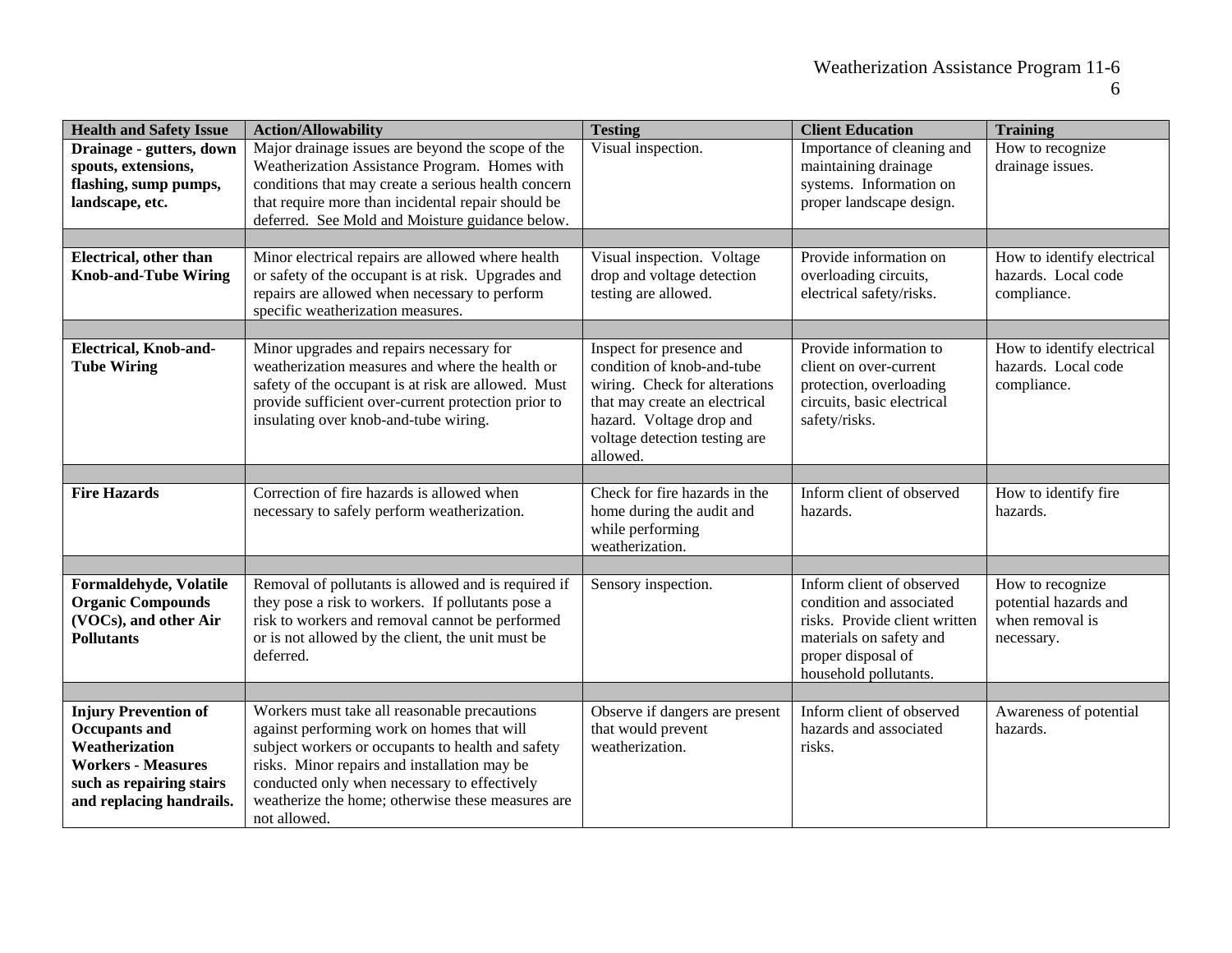| <b>Health and Safety Issue</b>                                                                     | <b>Action/Allowability</b>                                                                                                                                                                                                                                                                                                                                                                    | <b>Testing</b>                                                                                                                                                                 | <b>Client Education</b>                                                                                                           | <b>Training</b>                                                                                                                                                                                                                              |
|----------------------------------------------------------------------------------------------------|-----------------------------------------------------------------------------------------------------------------------------------------------------------------------------------------------------------------------------------------------------------------------------------------------------------------------------------------------------------------------------------------------|--------------------------------------------------------------------------------------------------------------------------------------------------------------------------------|-----------------------------------------------------------------------------------------------------------------------------------|----------------------------------------------------------------------------------------------------------------------------------------------------------------------------------------------------------------------------------------------|
| <b>Lead Based Paint</b>                                                                            | Follow EPA's Lead; Renovation, Repair and<br>Painting Program (RRP). In addition to RRP,<br>Weatherization requires all weatherization crews<br>working in pre-1978 housing to be trained in Lead<br>Safe Weatherization (LSW). Deferral is required<br>when the extent and condition of lead-based paint<br>in the house would potentially create further health<br>and safety hazards.      | Testing is allowed. Job site<br>set up and cleaning<br>verification is required by a<br>Certified Renovator.                                                                   | Follow RRP requirements.                                                                                                          | All weatherization crews<br>working on pre-1978<br>homes must receive LSW<br>training and be<br>accompanied by an EPA<br>Certified Renovator.<br>Grantee<br>Monitors/Inspectors must<br>be Certified Renovators<br>and receive LSW training. |
| <b>Mold and Moisture</b>                                                                           |                                                                                                                                                                                                                                                                                                                                                                                               |                                                                                                                                                                                | Provide client notification                                                                                                       | National curriculum on                                                                                                                                                                                                                       |
|                                                                                                    | Limited water damage repairs that can be<br>addressed by weatherization workers and<br>correction of moisture and mold creating<br>conditions are allowed when necessary in order to<br>weatherize the home and to ensure the long term<br>stability and durability of the measures. Where<br>severe Mold and Moisture issues cannot be<br>addressed, deferral is required.                   | Visual assessment is required<br>and diagnostics such as<br>moisture meters are<br>recommended pre and prior to<br>final inspection. Mold testing<br>is not an allowable cost. | and disclaimer on mold and<br>moisture awareness.                                                                                 | mold and moisture or<br>equivalent.                                                                                                                                                                                                          |
|                                                                                                    |                                                                                                                                                                                                                                                                                                                                                                                               |                                                                                                                                                                                |                                                                                                                                   |                                                                                                                                                                                                                                              |
| <b>Occupant Preexisting or</b><br><b>Potential Health</b><br><b>Conditions</b>                     | When a person's health may be at risk and/or the<br>work activities could constitute a health or safety<br>hazard, the occupant at risk will be required to take<br>appropriate action based on severity of risk.<br>Temporary relocation of at-risk occupants may be<br>allowed on a case by case basis. Failure or the<br>inability to take appropriate actions must result in<br>deferral. | Require occupant to reveal<br>known or suspected health<br>concerns as part of initial<br>application for weatherization.<br>Screen occupants again during<br>audit.           | Provide client information<br>of any known risks.<br>Provide worker contact<br>information so client can<br>inform of any issues. | How to assess occupant<br>preexisting conditions and<br>determining what action<br>to take if the home is not<br>deferred. Awareness of<br>potential hazards.                                                                                |
|                                                                                                    |                                                                                                                                                                                                                                                                                                                                                                                               |                                                                                                                                                                                |                                                                                                                                   |                                                                                                                                                                                                                                              |
| <b>Occupational Safety and</b><br><b>Health Administration</b><br>(OSHA) and Crew<br><b>Safety</b> | Workers must follow OSHA standards and<br>Material Safety Data Sheets (MSDS) and take<br>precautions to ensure the health and safety of<br>themselves and other workers. MSDS must be<br>posted wherever workers may be exposed to<br>hazardous materials.                                                                                                                                    | Grantees must perform<br>assessments to determine if<br>crews are utilizing safe work<br>practices.                                                                            | Not applicable.                                                                                                                   | Use and importance of<br>personal protection<br>equipment. OSHA 10<br>hour training is required<br>for all workers. OSHA 30<br>hour training is required<br>for crew leaders.                                                                |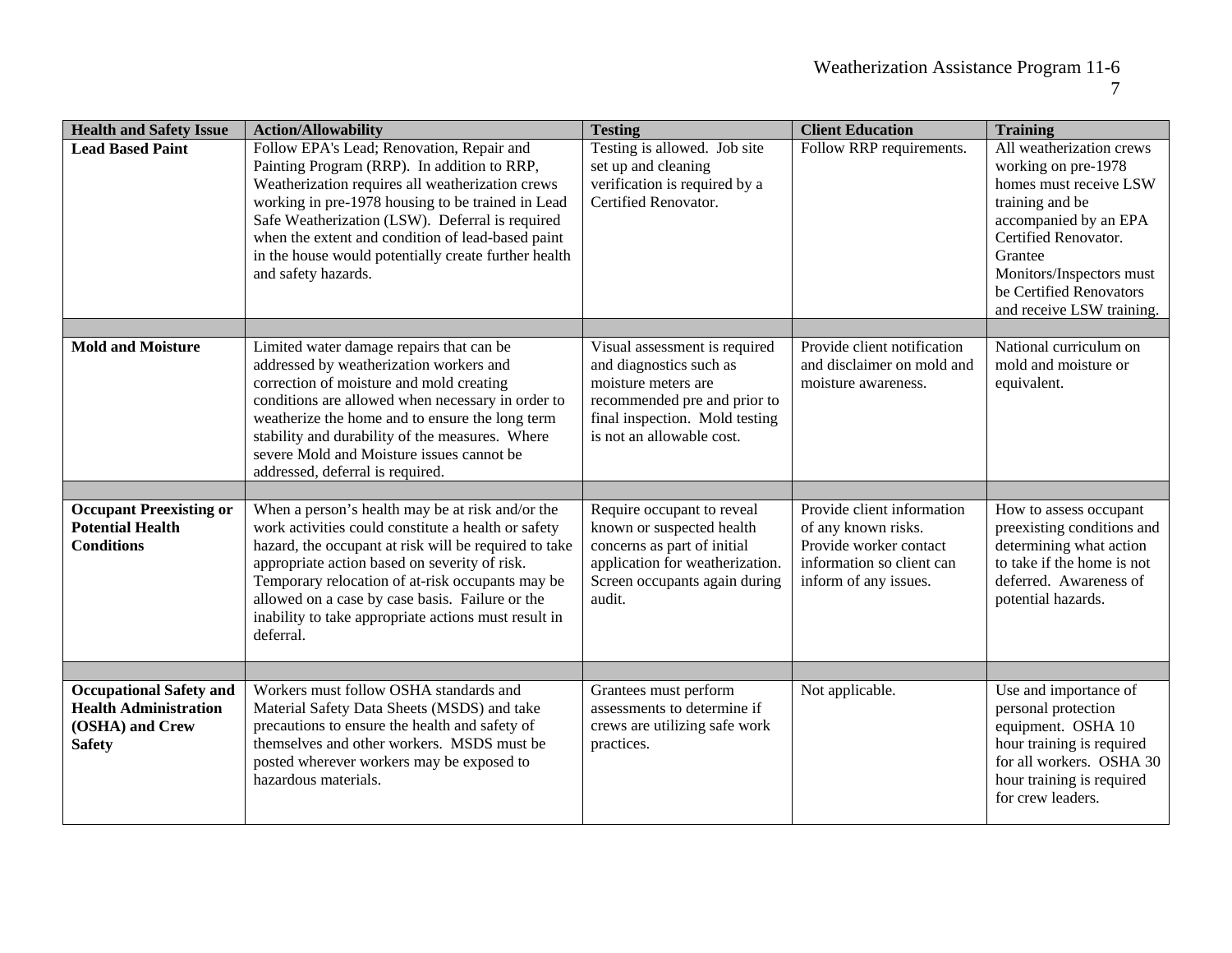| <b>Health and Safety Issue</b>                                               |                                                                                                                                                                                                                                                                                                             |                                                                                                     |                                                                                                                                          |                                                                                                                                                       |
|------------------------------------------------------------------------------|-------------------------------------------------------------------------------------------------------------------------------------------------------------------------------------------------------------------------------------------------------------------------------------------------------------|-----------------------------------------------------------------------------------------------------|------------------------------------------------------------------------------------------------------------------------------------------|-------------------------------------------------------------------------------------------------------------------------------------------------------|
| <b>Pests</b>                                                                 | Pest removal is allowed only where infestation<br>would prevent weatherization. Infestation of pests<br>may be cause for deferral where it cannot be<br>reasonably removed or poses health and safety<br>concern for workers. Screening of windows and<br>points of access is allowed to prevent intrusion. | Assessment of presence and<br>degree of infestation and risk<br>to worker.                          | Inform client of observed<br>condition and associated<br>risks.                                                                          | How to assess presence<br>and degree of infestation,<br>associated risks, and need<br>for deferral.                                                   |
|                                                                              |                                                                                                                                                                                                                                                                                                             |                                                                                                     |                                                                                                                                          |                                                                                                                                                       |
| Radon                                                                        | Whenever site conditions permit, exposed dirt<br>must be covered with a vapor barrier except for<br>mobile homes. In homes where radon may be<br>present, precautions should be taken to reduce the<br>likeliness of making radon issues worse.                                                             | Testing may be allowed in<br>locations with high radon<br>potential.                                | Provide client with EPA<br>consumer's guide to radon.                                                                                    | What is it, how it occurs.<br>What factors may make<br>radon worse.<br>Weatherization measures<br>that may be helpful.<br>Vapor barrier installation. |
|                                                                              |                                                                                                                                                                                                                                                                                                             |                                                                                                     |                                                                                                                                          |                                                                                                                                                       |
| Refrigerant                                                                  | Reclaim refrigerant per Clean Air Act 1990,<br>section 608, as amended by 40 CFR82, 5/14/93.                                                                                                                                                                                                                | EPA testing protocols.                                                                              | Clients should not disturb<br>refrigerant.                                                                                               | EPA-approved section<br>608 type I or universal<br>certification.                                                                                     |
|                                                                              |                                                                                                                                                                                                                                                                                                             |                                                                                                     |                                                                                                                                          |                                                                                                                                                       |
| <b>Smoke, Carbon</b><br><b>Monoxide Detectors,</b><br>and Fire Extinguishers | Installation of smoke/CO detectors is allowed<br>where detectors are not present or are inoperable.<br>Replacement of operable smoke/CO detectors is<br>not an allowable cost. Providing fire extinguishers<br>is allowed only when solid fuel is present.                                                  | Check for operation.                                                                                | Provide client with verbal<br>and written information on<br>use of smoke/CO detectors<br>and fire extinguishers where<br>allowed.        | Where to install detectors.<br>Local code compliance.                                                                                                 |
|                                                                              |                                                                                                                                                                                                                                                                                                             |                                                                                                     |                                                                                                                                          |                                                                                                                                                       |
| <b>Solid Fuel Heating</b><br>(Wood Stoves, etc.)                             | Maintenance, repair, and replacement of primary<br>indoor heating units is allowed where occupant<br>health and safety is a concern. Maintenance and<br>repair of secondary heating units is allowed.                                                                                                       | Required inspection of<br>chimney and flue and<br>combustion appliance zone<br>depressurization.    | Provide safety information<br>including recognize<br>depressurization.                                                                   | How to perform CAZ<br>depressurization test and<br>proper inspection.                                                                                 |
|                                                                              |                                                                                                                                                                                                                                                                                                             |                                                                                                     |                                                                                                                                          |                                                                                                                                                       |
| <b>Space Heaters, Stand</b><br><b>Alone Electric</b>                         | Repair, replacement, or installation is not allowed.<br>Removal is recommended.                                                                                                                                                                                                                             | Check circuitry to ensure<br>adequate power supply for<br>existing space heaters.                   | Inform client of hazards and<br>collect a signed waiver if<br>removal is not allowed.                                                    | Awareness of guidance.                                                                                                                                |
|                                                                              | Removal is required, except as secondary heat                                                                                                                                                                                                                                                               |                                                                                                     |                                                                                                                                          |                                                                                                                                                       |
| <b>Space Heaters,</b><br><b>Unvented Combustion</b>                          | where the unit conforms to ANSI Z21.11.2. Units<br>that do not meet ANSI Z21.11.2 must be removed<br>prior to weatherization but may remain until a<br>replacement heating system is in place.                                                                                                              | Testing for air-free carbon<br>monoxide (CO) is allowed.<br>Check units for ANSI<br>Z21.11.2 label. | Inform client of dangers of<br>unvented space heaters -<br>CO, moisture, NO2, CO can<br>be dangerous even if CO<br>alarm does not sound. | How to perform air-free<br>CO testing.<br>Understanding the<br>dangers of unvented space<br>heaters.                                                  |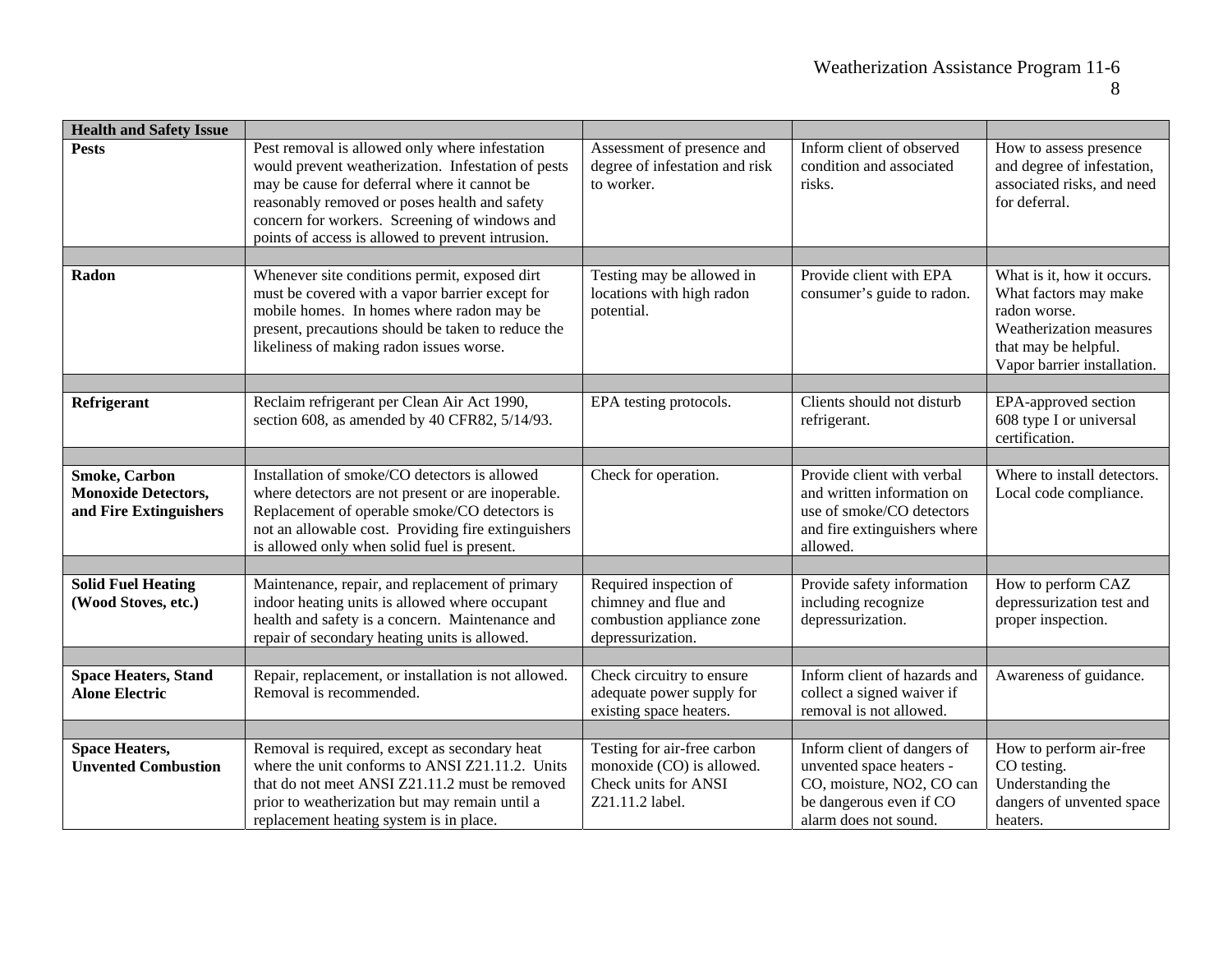| <b>Space Heaters, Vented</b><br><b>Combustion</b>                     | Should be treated as furnaces.                                                                                                                                                                                                                                                                                                                                                                                                                                   | Venting should be tested<br>consistent with furnaces.                                                                              | Not applicable.                                                                                                                                                                                                                                  | Proper testing methods<br>for safe operation (draft<br>and CO) should be<br>conducted and for steady<br>state efficiency if<br>possible.                                            |
|-----------------------------------------------------------------------|------------------------------------------------------------------------------------------------------------------------------------------------------------------------------------------------------------------------------------------------------------------------------------------------------------------------------------------------------------------------------------------------------------------------------------------------------------------|------------------------------------------------------------------------------------------------------------------------------------|--------------------------------------------------------------------------------------------------------------------------------------------------------------------------------------------------------------------------------------------------|-------------------------------------------------------------------------------------------------------------------------------------------------------------------------------------|
|                                                                       |                                                                                                                                                                                                                                                                                                                                                                                                                                                                  |                                                                                                                                    |                                                                                                                                                                                                                                                  |                                                                                                                                                                                     |
| <b>Spray Polyurethane</b><br>Foam (SPF)                               | Use EPA recommendations (available online at<br>http://www.epa.gov/dfe/pubs/projects/spf/spray_po<br>lyurethane foam.html) when working within the<br>conditioned space or when SPF fumes become<br>evident within the conditioned space. When<br>working outside the building envelope, isolate the<br>area where foam will be applied, take precautions<br>so that fumes will not transfer to inside conditioned<br>space, and exhaust fumes outside the home. | Check for penetrations in the<br>building envelope. Sensory<br>inspection inside the home for<br>fumes during foam<br>application. | Provide notification to the<br>client of plans to use two-<br>part foam and the<br>precautions that may be<br>necessary.                                                                                                                         | Training on use of various<br>products with<br>specification for each<br>application type. MSDS<br>sheets. Temperature<br>sensitivity.                                              |
|                                                                       |                                                                                                                                                                                                                                                                                                                                                                                                                                                                  |                                                                                                                                    |                                                                                                                                                                                                                                                  |                                                                                                                                                                                     |
| <b>Ventilation</b>                                                    | 2010 (or most current) ASHRAE 62.2 is required<br>to be met to the fullest extent possible, when<br>performing weatherization activity (must be<br>implemented by January 1, 2012). Implementing<br>ASHRAE 62.2 is not required where acceptable<br>indoor air quality already exists as defined by<br>ASHRAE 62.2. Existing fans and blower systems<br>should be updated if not adequate.                                                                       | ASHRAE 62.2 evaluation, fan<br>flow, and follow up testing are<br>required to ensure compliance.                                   | Provide client with<br>information on function,<br>use, and maintenance of<br>ventilation system and<br>components. Include<br>disclaimer that ASHRAE<br>62.2 does not account for<br>high polluting sources or<br>guarantee indoor air quality. | <b>ASHRAE 62.2 training</b><br>required including proper<br>sizing, evaluation of<br>existing and new systems,<br>depressurization tightness<br>limits, critical air zones,<br>etc. |
|                                                                       |                                                                                                                                                                                                                                                                                                                                                                                                                                                                  |                                                                                                                                    |                                                                                                                                                                                                                                                  |                                                                                                                                                                                     |
| <b>Window and Door</b><br><b>Replacement, Window</b><br><b>Guards</b> | Replacement, repair, or installation is not an<br>allowable health and safety cost but may be<br>allowed as an incidental repair or an efficiency<br>measure if cost justified.                                                                                                                                                                                                                                                                                  | Not applicable                                                                                                                     | Provide information on lead<br>risks.                                                                                                                                                                                                            | Awareness of guidance.                                                                                                                                                              |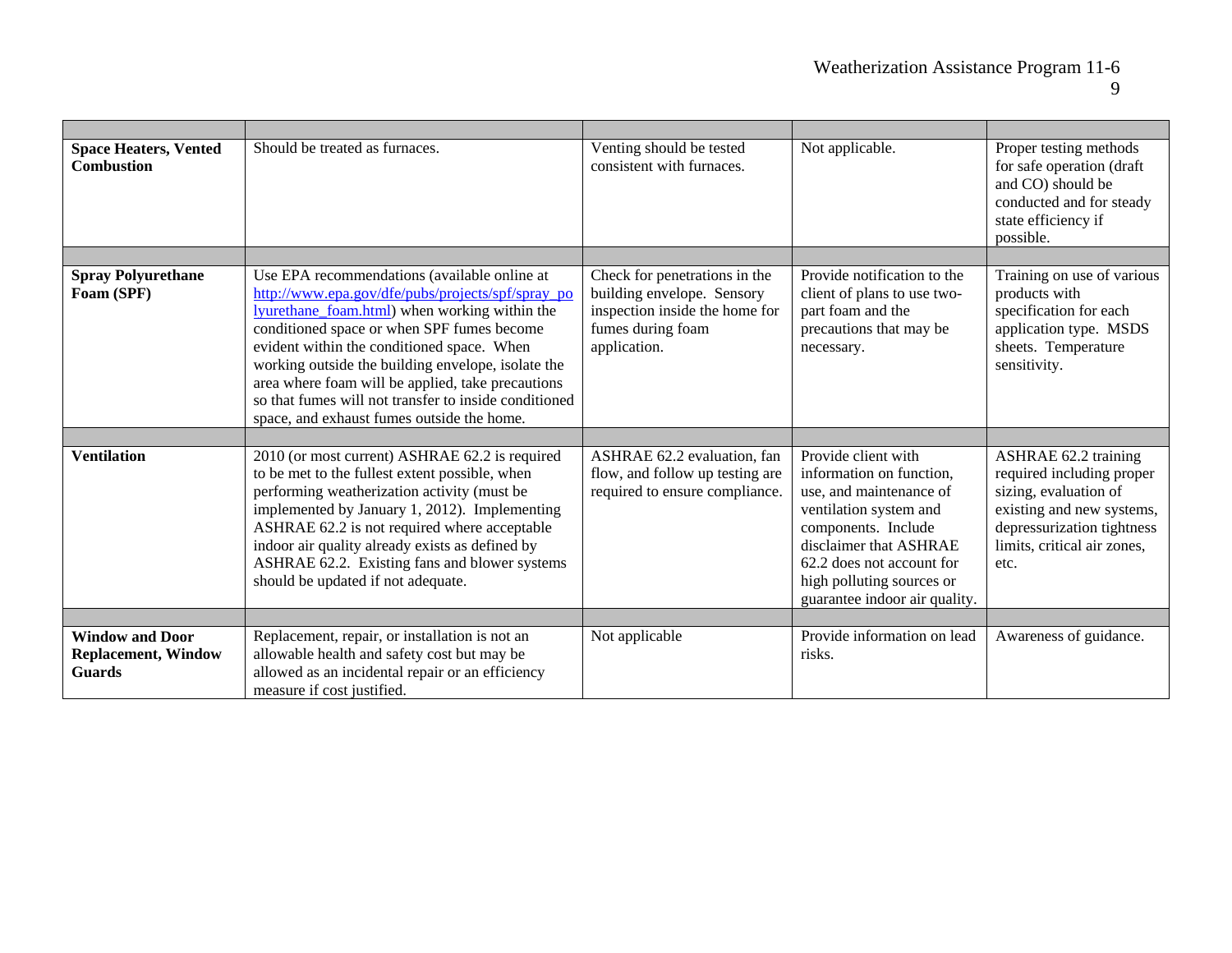## **Grantee Health and Safety Plan Updates**

All Grantees must amend their Health and Safety Plans in their master files of their Grantee Plan to be effective in Program Year 2011. Before any DOE funds can be expended for health and safety, Grantees must provide in the master file the hazards to be remedied and anticipated approaches including testing, training, client education, and conditions that require referral to other agencies that, therefore, necessitate a delay of weatherization services.

As a part of the Health and Safety Plan, Grantees must set health and safety expenditure limits for their Subgrantees, providing justification by explaining the basis for setting these limits and providing related historical experience. It is possible that these limits may vary depending upon conditions found in different geographical areas. These limits must be expressed as a percentage of the average cost per dwelling unit. For example, if the average cost per dwelling is \$5000, 10 percent would equal an average of \$500 per dwelling unit for health and safety. These funds are to be expended by subgrantees in direct weatherization activities.

At minimum, grantees must develop and include within their Health and Safety Plan, separate detailed components and explanations for:

- A system with guidelines for determining and documenting if the potential health and safety issue should be remedied, referred to other agencies, result in partial weatherization, or lead to deferral. Subgrantees are expected to pursue reasonable options on behalf of the client, including referrals, and to use good judgment in dealing with difficult situations. Documentation forms must be developed and should include the client's name and address, dates of the audit/assessment and when the client was informed, a clear description of the problem, conditions under which weatherization could continue, the responsibility of all parties involved, and the client(s) signature(s) indicating that they understand and have been informed of their rights and options.
- Procedures that include a method used to determine when DOE monies will be used to remedy the health and safety issue, and how the Grantee will treat problems that cannot be remedied with DOE monies after discovery.
- How training will be provided in order to meet the requirements of the health and safety issues.
- Testing for the presence of health and safety issues, including, at a minimum, those tests required in the above Guidance Table.
- Implementation of ASHRAE 62.2, which will be required one year after the date this guidance becomes effective. Grantees must provide justification if making changes to AHRAE 62.2 specific to their housing stock and local considerations in their Grantee Plan.
- Implementation of Smoke/CO Detector installation parameters and procedures.
- Implementation protocols on Air Conditioning and Heating System installation and repair including justification for allowability that includes degree days for cold weather and hot weather climates, and how to define at-risk occupants.